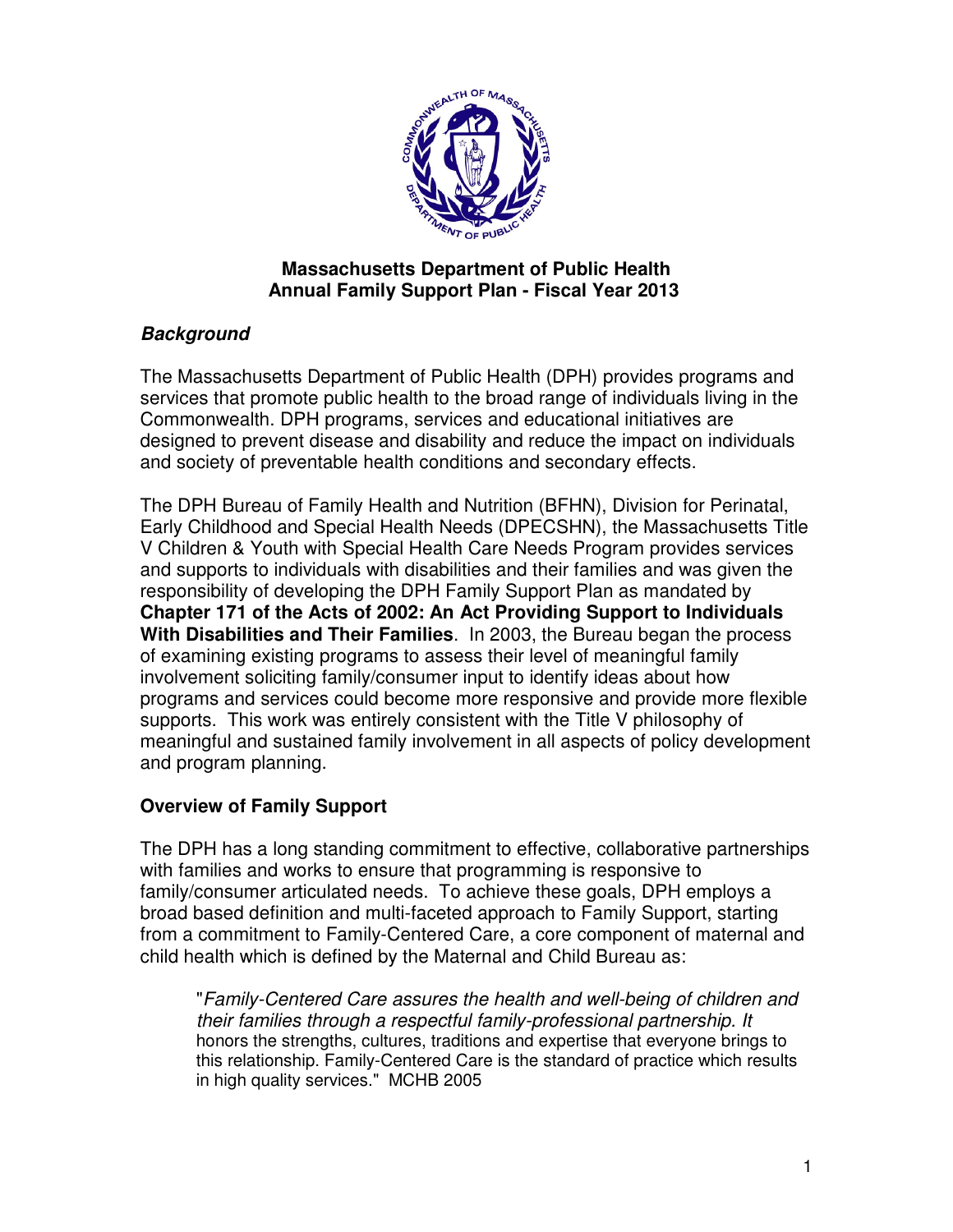In addition, DPH provides a variety of flexible family-identified supports, ranging from a small amount of funding that individual families can use as needed, to skill building opportunities that assist families to become confident, well-informed, active partners in their children's health. DPH programs provide opportunities for family to family support and networking, recreational activities and assistance with accessing community resources.

At DPH, Family Support activities are primarily housed within the Early Intervention (EI) and Children & Youth with Special Health Needs (CYSHCN) Programs and are overseen by the Director, Office of Family Initiatives, which is a senior management position within BFHN. The Director's responsibilities include:

- Ensuring that all staff are aware of, receive information about and know how to work in partnership with families;
- Ensuring that all Bureau initiatives include families/consumers in planning and monitoring activities;
- Developing new and ongoing opportunities for family involvement;
- **Providing training, mentoring, financial and other supports to families** partnering in planning, policy making and program implementation;
- **IDENTIFY 19 Identifying and sharing emerging issues for CYSHCN and their families**
- Representing BFHN and its commitment to family-centered services in interagency initiatives;
- **EXECTERF** Representing BFHN and its commitment to family-centered services with other organizations on the state and national level; and
- **Providing the "family voice", both personally and via inclusion of other family** members and family organizations, in Bureau and Department activities

## **Process for obtaining "substantial consultation" from families regarding flexible support needs**

Every year, the BFHN employs a variety of mechanisms to gather information from families/consumers about their support needs. Staff from Office of Family Initiatives projects actively seek input at conferences and regional and local meetings attended by families whose children have special health needs to gather input. These events include Interagency Coordinating Council (ICC) meetings, events at CBOs (community based organizations), Universal Newborn Hearing Screening Program family meetings and the annual Federation for Children with Special Needs conference where over 900 families had an opportunity to share information. Care Coordinators, Community Support Line and Family TIES staff and the DPH Statewide Public Benefits Specialist all include questions about services and supports in their regular contacts with families. This information about unmet and under-met needs is included in planning activities for the DPH Family Support Plan. Outreach to families across the Commonwealth is conducted to ensure that information used to inform the Plan reflects geographic, linguistic, ethnic, cultural and socio-economic diversity.

In FY12, the Family questionnaire used to gather input to inform the DPH Chapter 171 Plan was available in English, Spanish and Portuguese electronically and as a paper version. Over 250 families completed this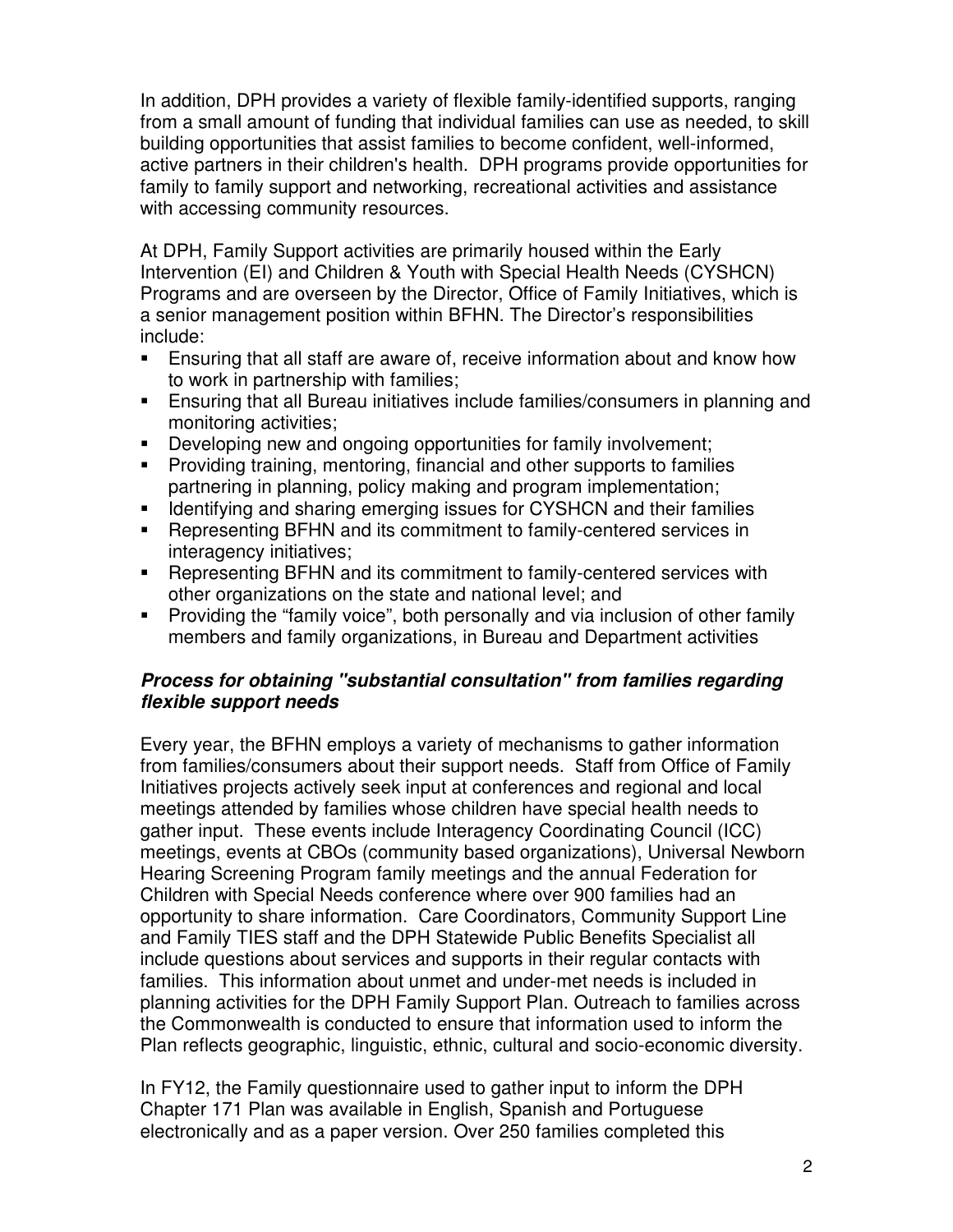information gathering tool. 20 Spanish speaking and 6 Portuguese speaking families offered input using the questionnaire. Others shared their thoughts and needs with Care Coordinators and staff on the Community Support Line and the Family TIES toll free line.

Families were asked about unmet and under-met health needs, whether or not their children received care in a Medical Home, if they received information and support for health related transition, if they knew about community resources and parent-to-parent support opportunities and if they had made any preparations for emergency situations. Again this year, respondents had the chance to let DPH know their primary sources for health-related information.

Results of these surveys identified a number of areas of unmet needs. Among families for whom English is not their first language, it was noted that access to adequate insurance coverage and a lack of culturally and linguistically competent therapists and other health care providers were issues. As has been the case in past years, many of the issues raised by families go beyond the DPH purview. Over 50% of families responding to the survey in English, not only cited the same concerns about access to adequate insurance and difficulty finding and paying for speech, occupational and physical therapies, but also indicated a need for assistance in coordinating the multiple health care and other services needed by their children. As has been seen in past substantial consultation efforts, families named the need for educational and behavioral health resources and supports as their greatest unmet needs.

In FY13, DPH/DPECSHN will continue to work collaboratively with sister state and community agencies to address these concerns, enhance existing partnerships and seek new opportunities for systems improvements.

### **Focus Areas**

Results of substantial consultation activities for FY 13 call attention to the need for capacity building among adult health care providers to meet the needs of youth transitioning from the pediatric system. Support for community-based pediatricians to develop and implement consistent policies around transition and skill sets to communicate this information to families and youth. In addition, families requested current, comprehensive information about mandates and resources broadly as well as DPH/CYSHCN programs specifically.

#### . **Family Empowerment and Family Leadership Development Activities**

### Current and On-going Activities:

At DPH, family empowerment and family leadership activities are integrated and are offered in the following ways:

 Participation in policy development, program planning, implementation and evaluation coupled with skill building opportunities that assist families/consumers to comfortably and effectively participate.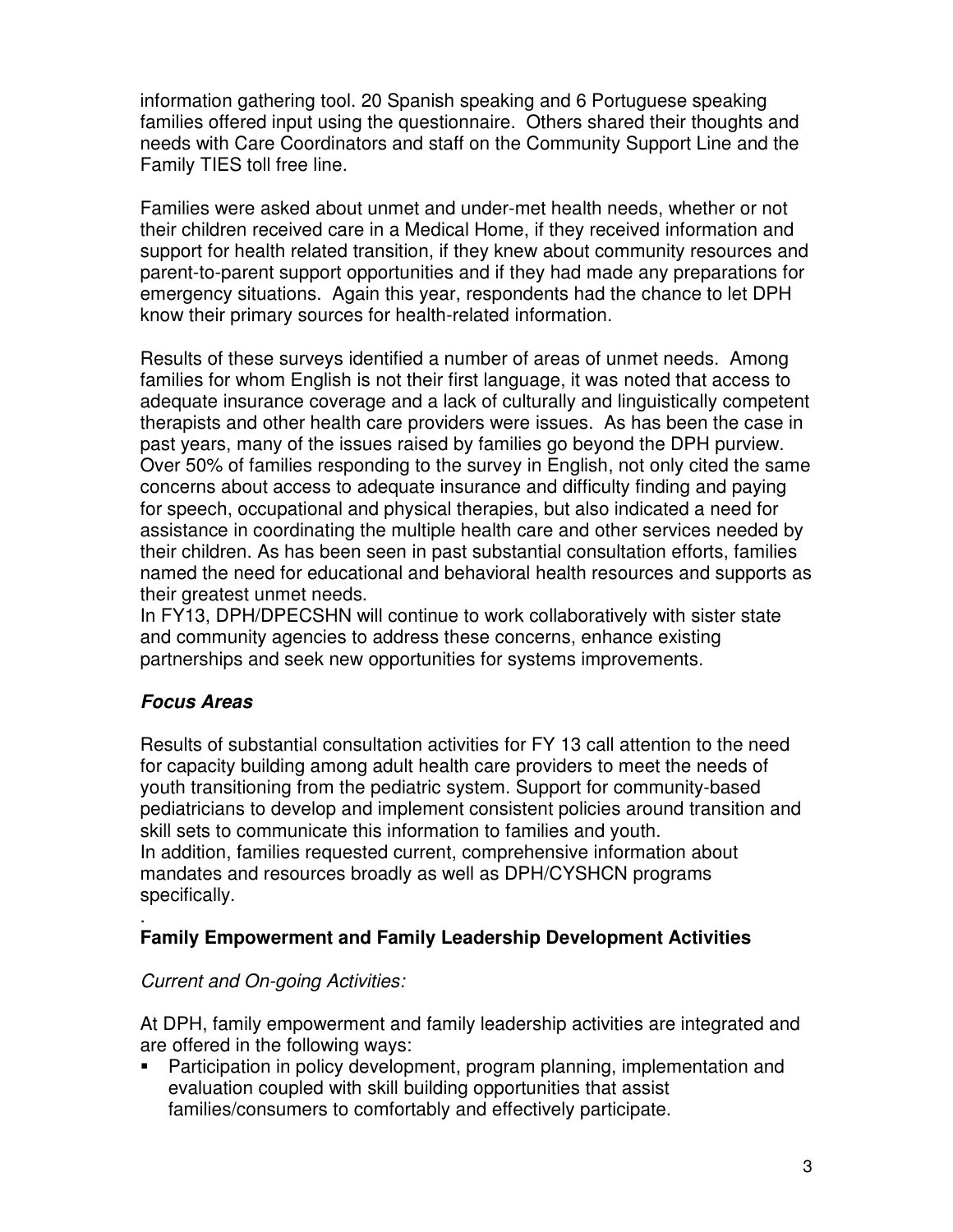- Participation in the MCH Block Grant process, from needs assessment to priority setting, to implementation.
- The Early Intervention Parent Leadership Project (EIPLP). This parent designed and staffed project reaches families whose children are enrolled in EI offering skill building for leadership and lifelong advocacy skills development. Parents are encouraged and supported to partner with their own EI programs, at regional early childhood events; on the state level as advisors to the DPH; as members of the federally mandated Interagency Coordinating Council (ICC) and nationally to share information about Massachusetts and to learn and bring home information from other states about ways that families can impact and help define services systems. Through the EIPLP, DPH funds the Hausslein Leadership Awards which offer small grants to families enrolled in EI to design and implement inclusive projects that connect children and families to the their communities.
- Family TIES (Together in Enhancing Support) the statewide Information and Referral network for families of CYSHCN and their providers. Family TIES staff, who are all parents of children with special health needs, are located in each of the DPH regional offices which give them familiarity with local resources. Family TIES also serves as the Massachusetts Parent-to-Parent program, an affiliate of P2P USA, connecting families with similar life circumstances and as the Early Intervention Central Directory. Families who access services from Family TIES are offered opportunities to become advisors to DPH and to take on roles within DPH programs and other public policy venues. Training, mentoring and financial support is available to these families.
- "Understanding Services", DPECSHN programs bring together families and service providers statewide to learn about and share information on public programs, eligibility requirements and "who to call."
- Collaboration with other family organizations such as the Federation for Children with Special Needs, Mass Families Organizing for Change and Mass Family to Family Health Information Center to share training and skill building opportunities.
- Contracts with Community Health Centers and community-based primary care practices to implement Medical Home activities. A requirement of each contract is the establishment of Practice Improvement Teams that include family members who receive a stipend for their participation.
- Families are regularly surveyed about support needs, best uses of flexible funds and skill building needs through the Office of Family Initiatives, Community Support, Care Coordination and Regional Consultation Programs. These programs also provide training and skill building opportunities for families to grow their leadership and advocacy skills.

### New Initiatives:

- Develop and disseminate a CYSHCN Program electronic newsletter sharing information about programs, policy, resources and opportunities for family involvement.
- Develop a Leadership Training Institute for ICC Parent Representatives and Emerging Family Leaders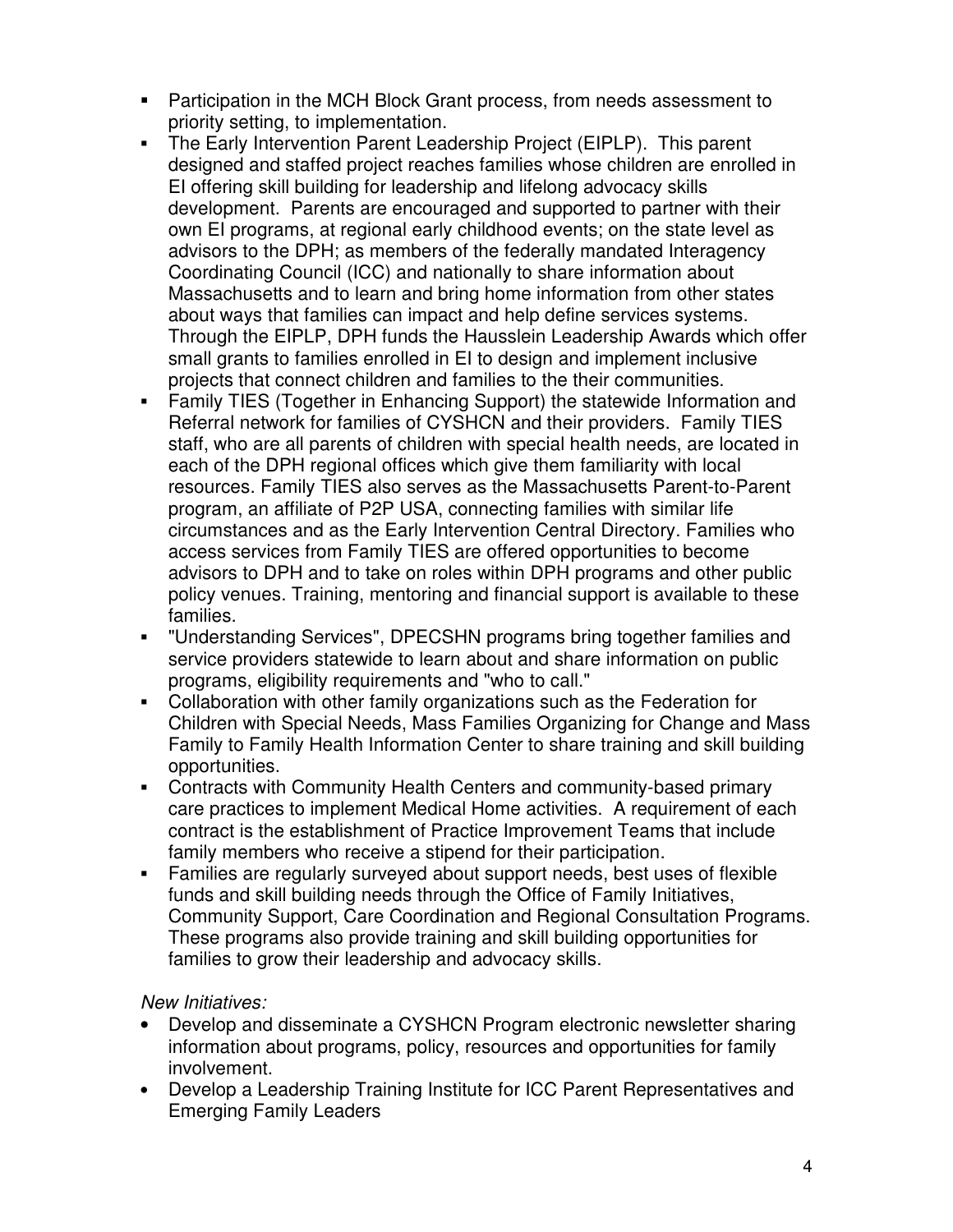- Develop and disseminate fact sheets around changes in public benefits for families and health care providers as youth turn 18
- Utilize new technologies such as digital stories, and You Tube to share information about family experience and offer accessible opportunities.

### **Family Support Resources and Funding**

Current and On-Going Activities:

#### **Direct Service Programs**

Family support activities continue to focus on skill building and leadership development at the community level, production and dissemination of informational materials, assistance in development of local support groups and expanding the statewide Parent-to-Parent program. This program trains volunteer parents to offer telephone support to families with similar life experiences. To date, 47 Parent-to Parent matches have been made. There are over 250 trained support parents including Mandarin, Cantonese, Haitian Creole, Portuguese, Spanish and Vietnamese speakers. The CYSHCN programs continue to collaborate with other human service agencies to share information and resources through regional **Understanding Services** workshops. CYSHCN direct service staff provides information about and referral to resources, public benefits and navigating the health care system. If families need information and support from other agencies, staff assists them to identify which agency would have primary responsibility for their presenting issue and facilitates connections with these agencies. CYSHCN programs work to support families whose children have complex special health needs experiencing critical life/health events.

BFHN maintains a toll free Community Support Line available to families of CYSHCN and their providers. In FY 12, the Line received 1459 calls of which 725 were from families. Social workers on the line offer information about state wide resources and public benefits and make referrals to Care Coordination for eligible families. An additional toll free line staffed by Family TIES Parent Coordinators provides information about local and community resources and responded to over 2000 calls from families in FY 12.

### **Medical Home**

DPECSHN continues to promote the spread of Medical Home within communitybased pediatric practices. CYSHCN Program has worked collaboratively with the CHIPRA project (Children's Health Insurance Program Reauthorization Act) to place DPH Care Coordinators in the 13 selected practices, whose primary patient population is ensured by Mass Health. Family members are recruited and mentored to work on practice improvement projects at each site. These family consultants receive a stipend for their time and share their work with other families.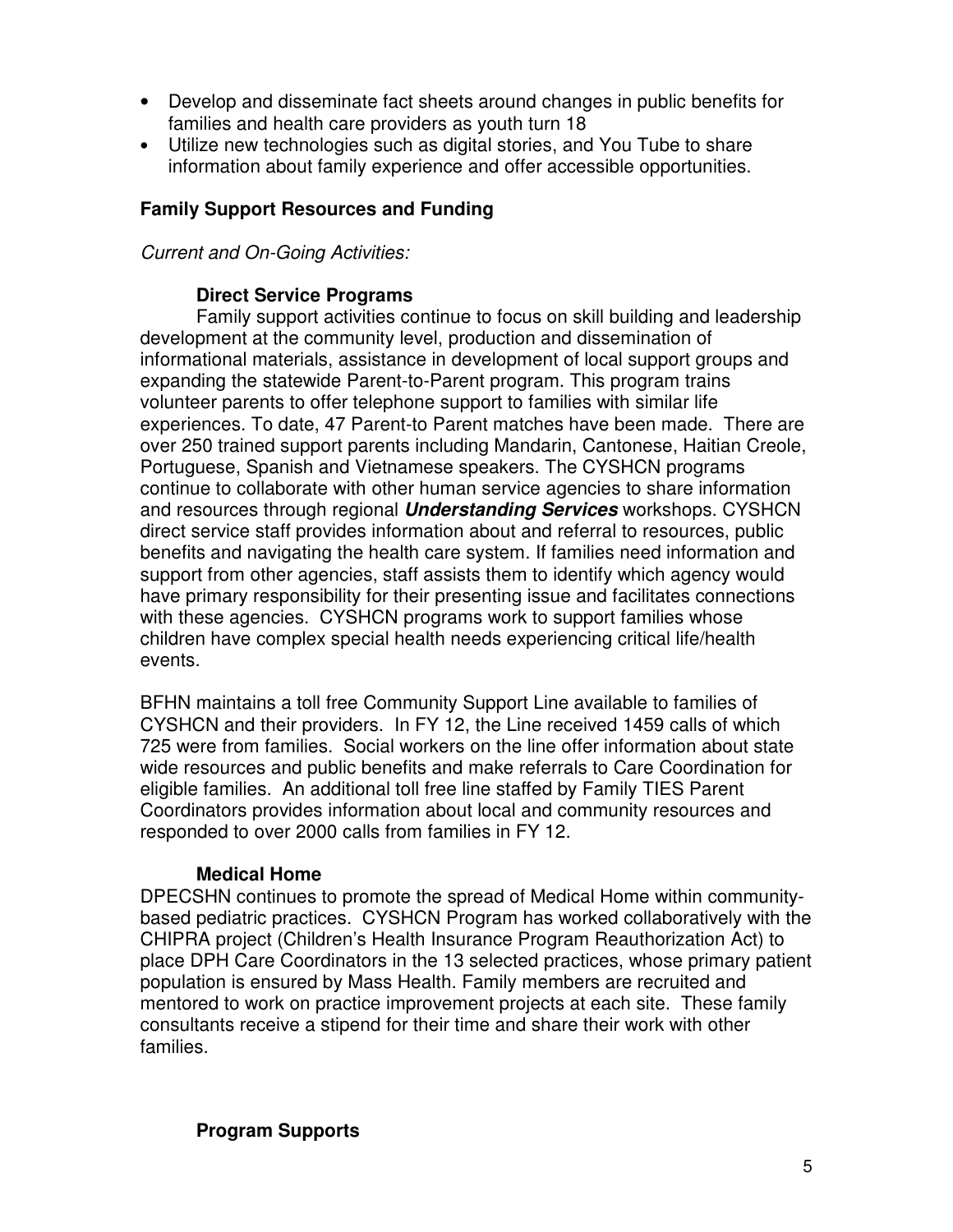Family support initiatives within the Bureau are provided by six statewide Early Intervention Regional Consultation Programs (RCPs). In FY 12 funding for respite and family support was restored to these programs who served over 300 families. RCP staff also facilitates referrals to health and behavioral consultants for community child care programs and provides training at child care and public schools to facilitate inclusion for children aged 3-5 years.

The Universal Newborn Hearing Screening Program (UNHS) provided support and information to over 2100 families whose children either did not pass or missed their initial hearing screening. Of 191 infants diagnosed with hearing loss, 147 of them were enrolled in Early Intervention.

An MOU (Memorandum of Understanding) allows DPH to connect families to the Mass Commission for the Deaf and Hard of Hearing (MCDHH) which is able to provide additional supports. The UNHS Program employs a parent of a young child with hearing loss as a parent consultant. This consultant makes personal contact with every family whose child receives a diagnosis of hearing loss to offer family-to-family support and community and statewide resources. The Program distributed 50,000 brochures in multiple languages, as well as 277 English and 62 Spanish Parent Information Kits. The UNHS Program again held a Family Forum to gather input about support needs and to assist families to network with others experiencing similar circumstances.

The Pediatric Palliative Care Program provides services to children with life limiting illnesses and their families. In FY12, 240 children and their families received palliative care services including, pain and symptom management, case management, respite, complementary therapies and bereavement care.

### **Flexible Funding**

In addition to these programs and services, the DPH is able to make some flexible funding available to families to address medical and other health-related needs not covered by other sources. Special funds help eligible families purchase (among other things) hearing aids, medications, assistive technology, respite services, home and vehicle modification and reimbursement for travel expenses incurred for the care of their children with special health needs. Funds are disseminated through DPH vendors and in some cases, from DPH directly to families. In Fiscal Year 2012, approximately 800 children and families received \$3,000,000, in funding from the Catastrophic Illness in Children Relief Fund (CICRF), Care Coordination Family Support funding, RCP respite and family support funding and the Hearing Aid Program for Children. \$100,000 was allocated for family involvement activities across the Bureau including participation in focus groups, proposal reviews, as trainers, community-based projects and attendance at conferences and other skill building opportunities.

### New Initiatives:

- Finalize and disseminate a guide to health web literacy developed in collaboration with the Harvard School of Public Health.
- Recruit families and produce additional digital stories.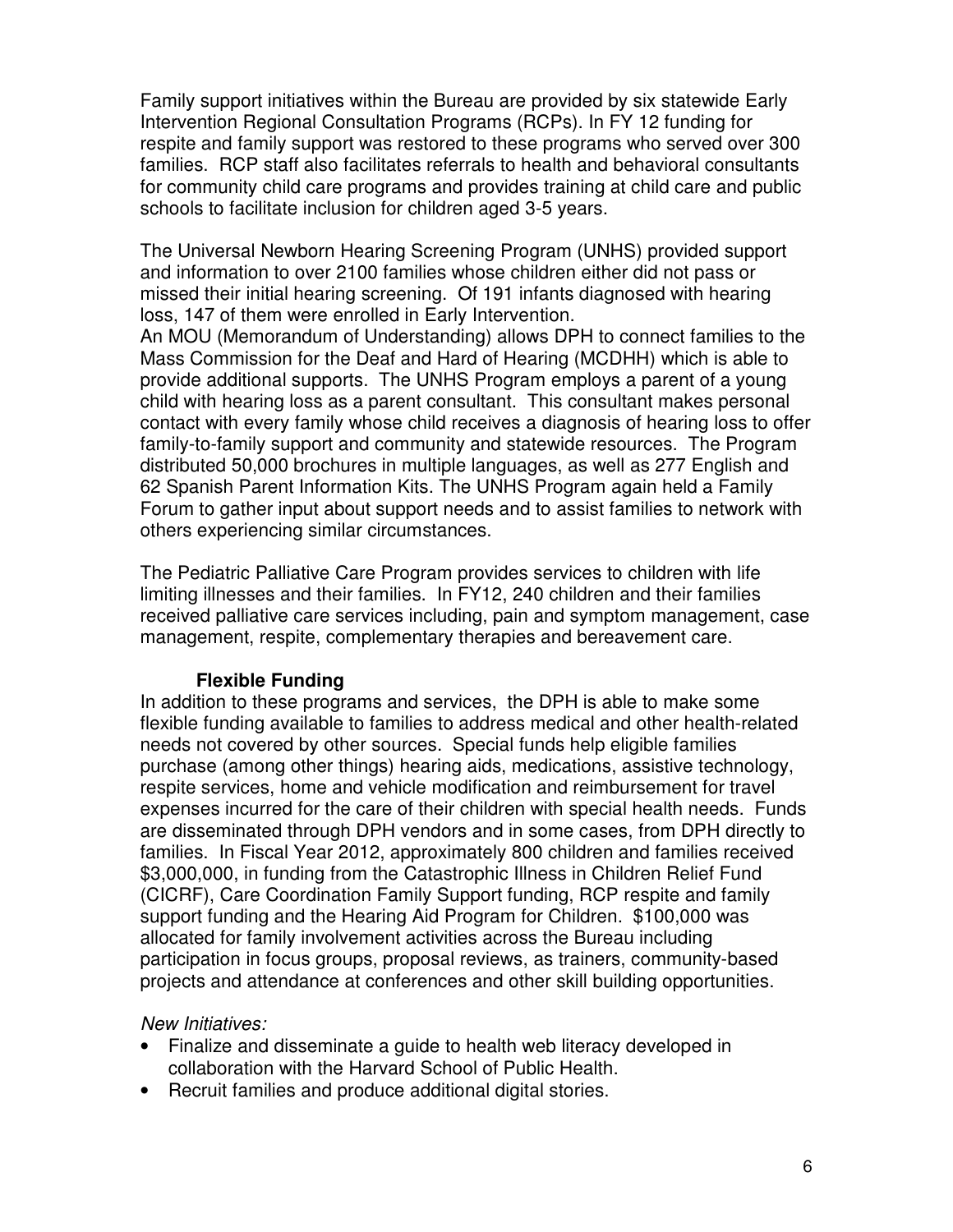• Provide small group and individual training sessions for families around public benefits, Listen and Learn P-2-P curriculum and community resources.

## **Accessing Services and Supports**

### Current and On-going Activities:

The Department supports a variety of efforts to educate families/consumers about availability of and access to services. Some of these include public service announcements, Early Intervention Child Find, dissemination of Medical Home fact sheets for families and providers, program specific newsletters such as EIPLP's **Parent Perspective** and the MassCare newsletter. CICRF, Community Support Line, Family TIES, Care Coordination and Pediatric Palliative Care staff outreach to hospitals, schools and community settings where individuals with disabilities and their families receive services. The DPH Public Benefits Specialist provides training to families and providers across the state and offers technical assistance through a toll free number and at in-person trainings. In FY12, 36 parents received personalized TA and training from this Specialist. The Universal Newborn Hearing Screening Program developed a Facebook page where information about hearing loss and deafness as well as links to local, statewide and national resources is shared. Staff from Care Coordination, Community Support Unit and Family TIES continued their collaboration on a series of statewide public benefits and informational meetings for families and professionals to disseminate information about available services and supports. Community Support Line, Family TIES and EIPLP all maintain toll free numbers. Family TIES and EIPLP also host web-sites and list servs. To date, 2000 Family TIES Resource Directories, 6000 project brochures in English, Spanish and Portuguese and four editions of the **Parent Perspective** have been distributed to families and professionals. These materials are also available electronically. DPECSHN program information, including the Family Support Plan is available on-line at www.mass.gov/dph. There is interactive capability on the DPH website and on DPECSHN project sites for families to offer feedback and suggestions. CYSHCN Program brochures and magnets are widely disseminated and available in English, Portuguese and Spanish.

### New Initiatives:

- Continue to grow the EI Parent Contact network to learn and share information with families currently enrolled or recently graduated from EI
- Develop social networking capability for the CYSHCN Program and Family TIES and grow the capacity of the EIPLP Facebook page

### **Culturally Competent Outreach & Support**

### Current and On-going Initiatives:

Collaboration with the Office of Health Equity is on-going within the CYSHCN Program. Materials about all programs for individuals with special health needs and their families are available in a variety of languages, including but not limited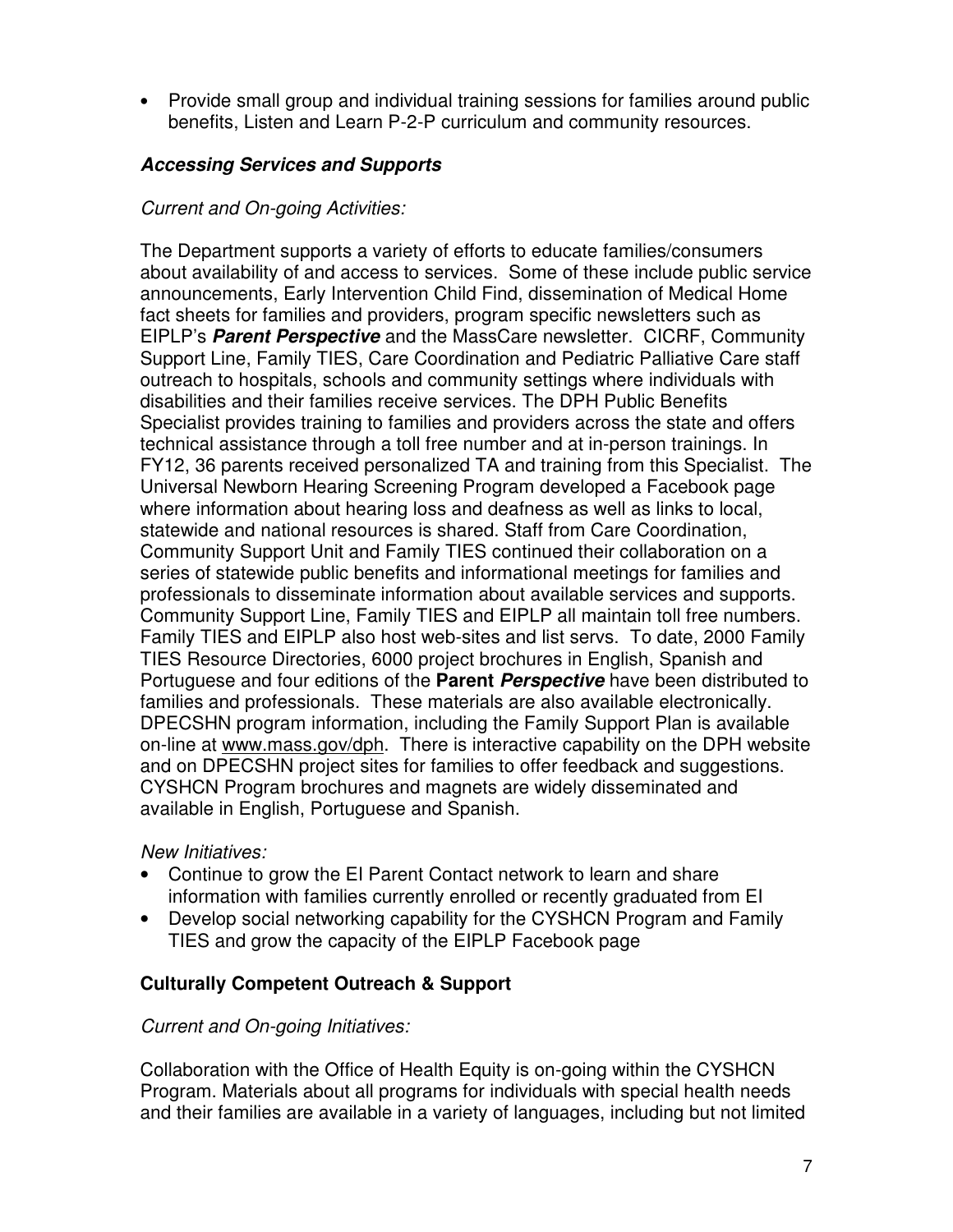to: Spanish, Portuguese, Haitian Creole, Russian, Cambodian and Vietnamese. All programs have staff with multiple language capability and have access to interpreters. DPH hires and/or contracts with individuals who are bilingual, bicultural and familiar with the culture and customs of families who utilize our programs. Outreach initiatives, designed to build relationships and reduce health disparities take place with community-based organizations where ethnically, linguistically and culturally diverse individuals and families receive services and are comfortable. These include community health centers, WIC offices and family organizations. The Family TIES Project contracts with native Spanish and Portuguese speakers to respond to requests for information and referral, and Parent-to-Parent matches. Family TIES staff works with a number of community based organizations, including the Somali Development Centers in Holyoke and Boston, SCAN 360 serving the Hispanic population in Springfield and the Vietnamese Family Center in Worcester. Staff share information about community resources and the availability of flexible family supports. Project training is available in Spanish, Portuguese and Chinese. Family TIES continues to focus on expanded outreach to linguistically and culturally diverse populations. Coordinators share materials and offer skill building sessions to families whose children have special health care needs. Bilingual/bicultural staff works with CBO staff and families.

Specific training about organizing complex and multiple records, emergency preparedness and building community are available in Spanish, Portuguese, Chinese and Vietnamese. The EIPLP newsletter lead article and updates on the EI Family Survey are translated into Spanish in each edition. TTYs are in place in all DPH regional offices. DPECSHN programs continued to utilize the Office of Health Equity telephonic interpreter services line.

### New Initiatives:

- Recruitment of and support for diverse family members to partner in medical home practices
- Support for diverse families recruited from CBOs to take part in Block Grant planning and review.

### **Interagency Collaboration**

### Current and On Going Activities:

- Participation in interagency efforts to build a cross agency integrated data system
- On-going representation on EOHHS coordination of services efforts
- 6 state agencies serve on the Steering Committee of the Massachusetts Home Visiting Initiative led by DPH
- On-going collaboration with DEEC and DESE to enhance the Early Childhood System of services.
- Participation in the Early Childhood State Advisory Council.